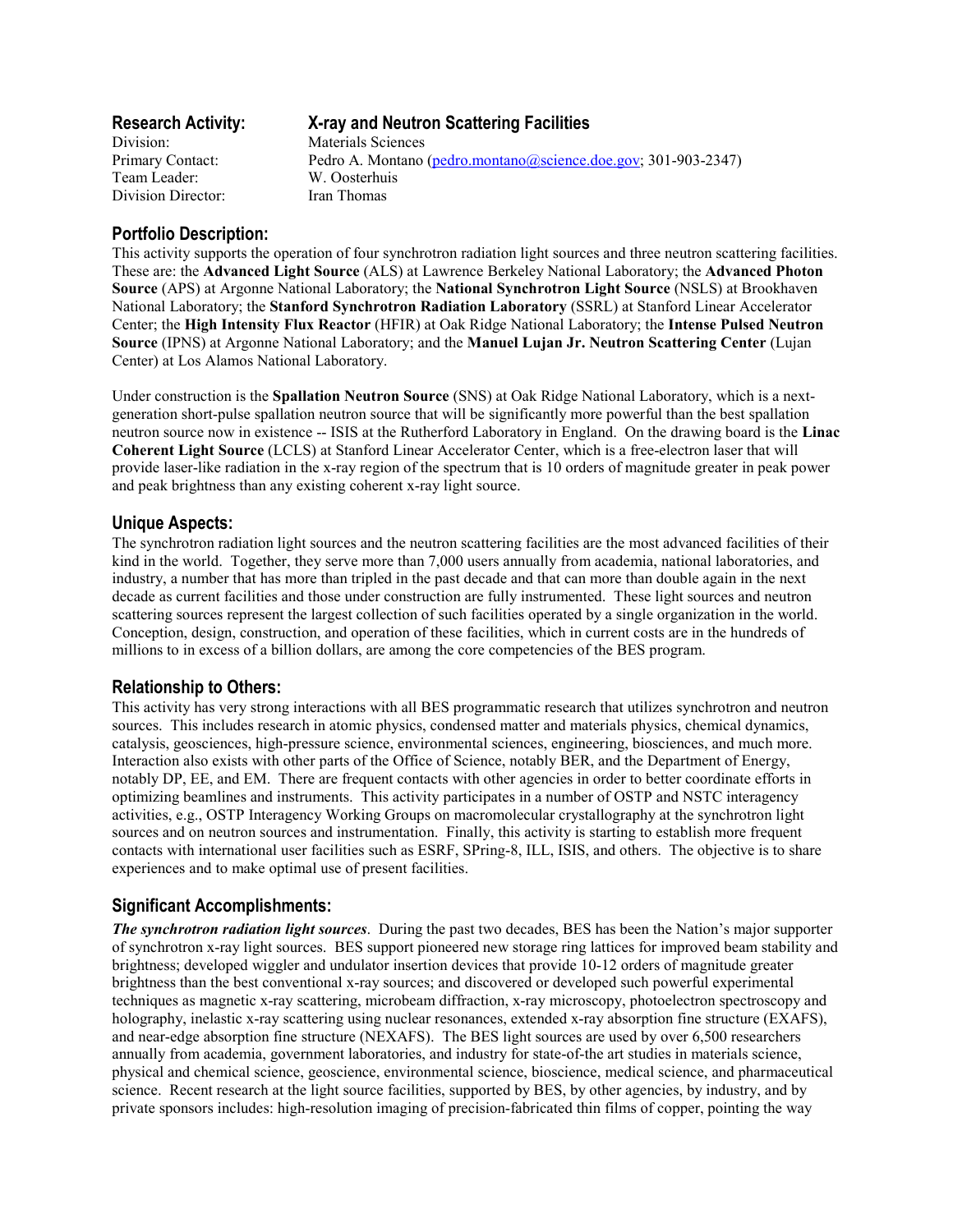toward much denser magnetic data storage for computers; imaging of contaminants in a polycrystalline silicon solar cell and their removal by heat treatment -- a step toward more efficient, less costly solar cells; development of a high-pressure "diamond anvil cell" enabling the creation of entirely new classes of materials such as biomaterials, semiconductor phases, and dense polymers; the solution of the structure of HIV (the AIDS virus) laying the groundwork for developing a vaccine; and the determination of the structure of a key (immunoglobulin-E) antibody receptor on immune system cells, opening the way to prevention of allergic reactions.

*The neutron scattering sources.* Since the late 1940s, BES and its predecessors have been the major supporter of neutron science in the United States -- from the earliest work of Clifford Shull and E. O. Wollan at Oak Ridge National Laboratory's Graphite Reactor in the 1940s to the Nobel Prize in physics shared by Clifford Shull and Bertram Brockhouse in 1994 for their work on neutron scattering. Based on its experience in nuclear reactors and particle accelerators over the years, the Department developed research reactors and spallation sources as high-flux neutron sources for spectroscopy, scattering, and imaging and helped pioneer virtually all the instruments and techniques used at these facilities. Researchers at Oak Ridge, Brookhaven, and Argonne National Laboratories led these pioneering advances. Most of the important techniques used today have been developed at Argonne, Brookhaven and Oak Ridge National Laboratories. Neutron scattering provides important information on the positions, motions, and magnetic properties of solids. Neutrons possess unique properties such as sensitivity to light elements, which has made the technique invaluable to polymer, biological, and pharmaceutical sciences. Neutrons also have magnetic moments and are thus uniquely sensitive probes of magnetic interactions; neutron scattering studies have led to higher strength magnets for more efficient electric generators and motors and to better magnetic materials for magnetic recording tapes and computer hard drives. Finally, the high penetrating power of neutrons allows nondestructive property measurements deep within a specimen and has been used to study automotive gears and brake discs, and defects in airplane wings, engines, and turbine blades.

#### **Mission Relevance:**

These facilities were born from the most fundamental of needs, i.e., the need to characterize materials at the atomic and molecular level. In order to understand, predict, and ultimately control materials properties, it is necessary to determine the atomic constituents of materials, the positions of the atoms in materials, and how the materials behave under the influence of external perturbations such as temperature, pressure, chemical attack, and excitation by photons, electrons, and other particles. A large number of experimental and theoretical tools are used to achieve these ends. In the last two decades, the experimental demands has motivated the development of centralized facilities, like the ones in existence for synchrotron radiation and neutron scattering. Such highly sophisticated and expensive tools are by nature centralized and staffed with specialists that provide to the user community expertise in order to optimize the scientific utilization of the facility. The development, construction and operation of these facilities are one of the most important missions and core competencies of BES. The scientific accomplishments of these facilities, as determined by triennial peer review, are reflected in the large number of publications appearing annually in the most important scientific journals, in the thousands.

## **Scientific Challenges:**

*The synchrotron radiation light sources*. First, completion of SPEAR3 at SSRL will require upgrading the beamlines to make full utilization of the new more powerful radiation source. Second, the concepts of Participating Research Teams (PRTs) used at the NSLS and Collaborative Access Teams (CATs) used at the APS will be revisited; PRTs were extremely useful in the first decades of operation of NSLS as were CATs in the first years of operation of the APS. However, the larger, more diverse, and less experienced user base at all of the light sources may require new paradigms of operation to address new needs. Third, the facilities must be operated optimally, which means optimizing instrument-hours of operation, not just accelerator hours of operation, and making the instruments widely available to the general user community. Fourth, the promise of a coherent, short-wavelength xray source from the LCLS will require completely new instrument and experiment concepts.

*The neutron scattering sources.* First, the upgrades and new instrumentation at HFIR must be completed in a timely way to facilitate a robust user program. Second, the Lujan Center must show reliable, user-friendly operation with its robust suite of new and upgraded instruments.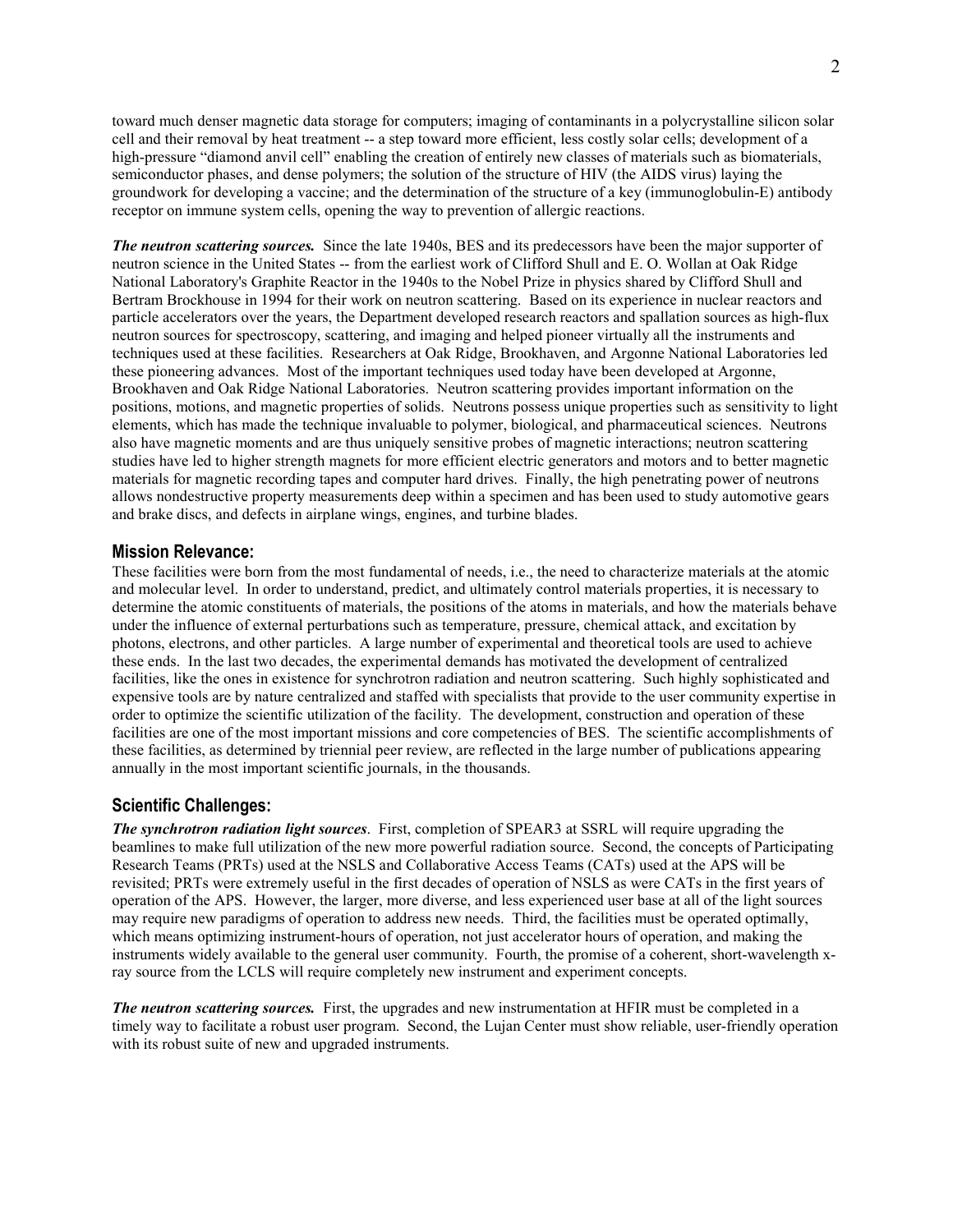# **Funding Summary:**

| <b>Operations Funding</b>                   | <b>FY 2000</b> | <b>FY 2001</b>   | <b>FY 2002</b> |
|---------------------------------------------|----------------|------------------|----------------|
| <b>Advanced Light Source</b>                | 30,652         | 35,605           | 37,605         |
| <b>Advanced Photon Source</b>               | 84,783         | 90,314           | 90,314         |
| National Synchrotron Light Source           | 30,955         | 34,470           | 34,720         |
| Stanford Synchrotron Radiation Laboratory   | 22,493         | 21,696           | 21,446         |
| High Flux Beam Reactor                      | 18,878         | 15,341           | $_{0}$         |
| High Flux Isotope Reactor                   | 37,734         | 37,197           | 38,485         |
| <b>Intense Pulsed Neutron Source</b>        | 12,739         | 13,833           | 16,080         |
| Manuel Lujan, Jr. Neutron Scattering Center | 6,968          | 9,190            | 9,190          |
| Spallation Neutron Source                   | 17,900         | 19,059           | 15,100         |
| <b>REDC</b>                                 | 6,809          | 6,512            | 6,712          |
| <b>Total, Operations Funding</b>            | 269,911        | 283,217          | 269,652        |
| <b>Construction and MIE Funding</b>         |                |                  |                |
| Spallation Neutron Source                   |                |                  |                |
| Beamline (ALS)                              | 750            | 1,800            | 1,950          |
| Instruments (Lujan Center)                  | 3,500          |                  |                |
| SPEAR3 Upgrade (SSRL)                       |                | 10000            | 9000           |
| HB-2 Beam Tube Extension (HFIR)             | 1,600          | 1,150            |                |
| Neutron Scattering Instruments (HFIR)       |                | $\boldsymbol{0}$ | 2,000          |
| Total, MIE's                                | 5,850          | 12,950           | 12,950         |
| <b>Total</b>                                | 275,761        | 296,167          | 282,602        |

#### Dollars in Thousands

## **Projected Program Evolution:**

X-ray and neutron scattering will continue to play a central role in the growth of BES programmatic science. The facilities will need continuous growth in terms of beamline upgrades, new neutron scattering instruments, and increase in availability of user time. The set of instruments associated with these facilities provides unique scientific and technical capabilities, rarely available in other parts of the world. One needs to keep these facilities in an optimal operational mode in order to maintain and increase the tremendous scientific achievements they have facilitated.

One needs to foresee the instrumentation and scientific needs required by the future operation of the SNS at ORNL. The SNS will be for years to come the most important neutron spallation source in the world. It is important to be prepared for full utilization and judicious increases in the capabilities of SNS as recommended by all advisory committees to the Department.

Finally, the proposed LCLS will have properties vastly exceeding those of current x-ray sources in three key areas: peak brightness, coherence, and ultrashort pulses. The peak brightness of the LCLS is 10 orders of magnitude greater than current synchrotrons; the light is coherent or "laser like" enabling many new types of experiments; and the pulses are short (230 femtoseconds with planned improvements that will further reduce the pulse length) enabling studies of fast chemical and physical processes. These characteristics open new realms of scientific applications in the chemical, material, and biological sciences including fundamental studies of the interaction of intense x-ray pulses with simple atomic systems, structural studies on single nanoscale particles and biomolecules,